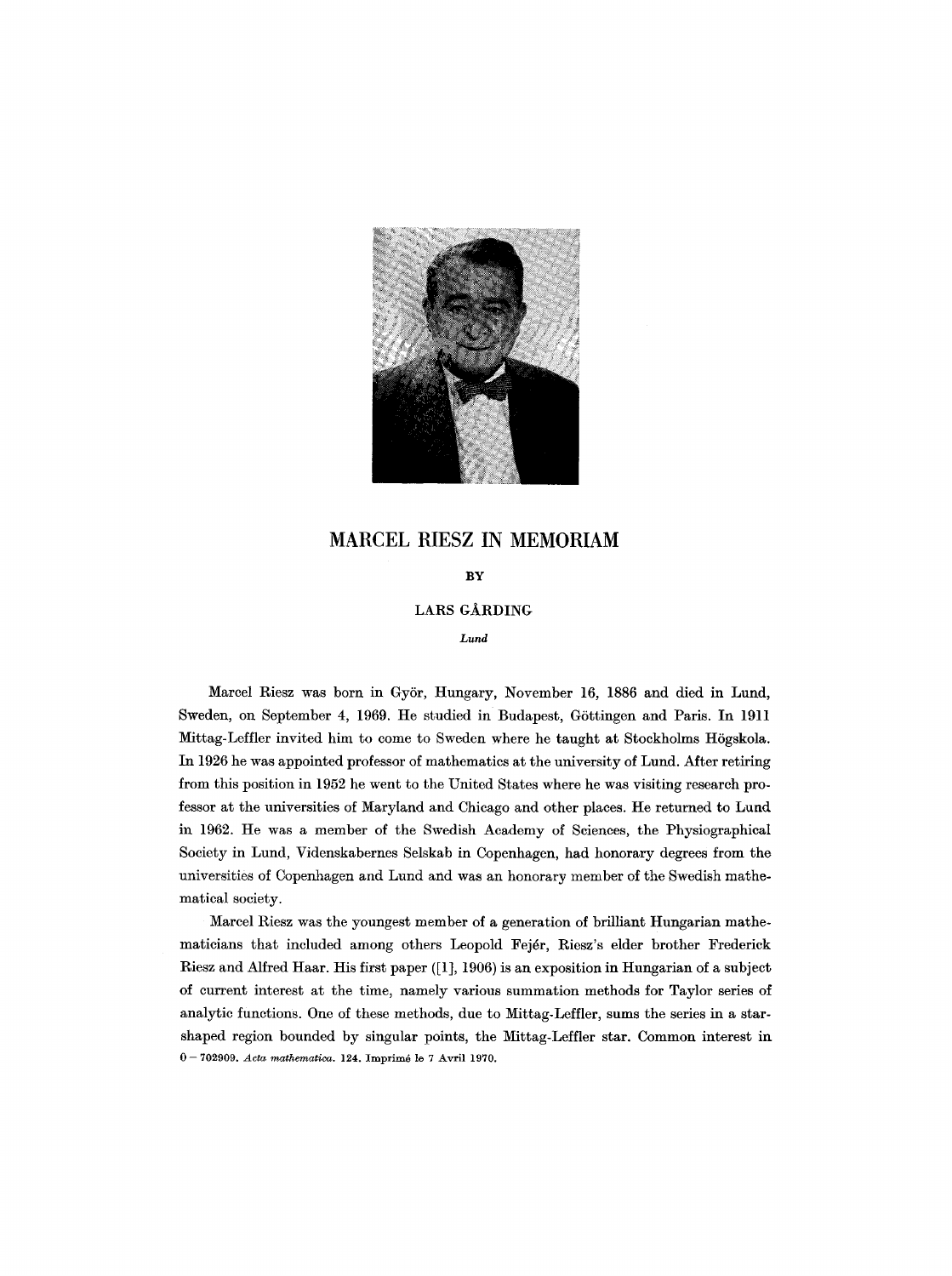### ii Lars Gårding

these matters was the beginning of the association with Mittag-Leffler. They seem to have met for the first time in Stockholm in 1908.

In the period from 1908 to 1916, Riesz did very successful work in the summability theory of power series, trigonometric series and Dirichlet series. The starting point was Fejér's discovery that the Fourier series of a function  $f$  is summable by arithmetic means to  $f(x)$  at every point of continuity. Lebesgue had shown that the same holds at all Lebesgue points. The current scales of summation methods were those of Hölder and Cesàro, recently shown to be equivalent. The Cesàro mean  $s_n^{(\alpha)}$  of order  $\alpha > -1$  of a sequence  $\{s_n\}_0^{\infty}$ ,  $s_0 = 0$ , or a series with partial sums  $s_n$  is by definition the quotient of the coefficients of the nth terms in the formal power series for  $(1-x)^{-\alpha} \sum_{n=0}^{\infty} s_n x^n$  and  $(1-x)^{-\alpha-1}$ . The Cesaro limit is lim  $s_n^{\omega}$  for  $n \to \infty$ . When  $\alpha = 1$ , this procedure sums the series by arithmetic means and the result of Lebesgue applies. One of the classical results in Fourier series, namely that Fejér's (and Lebesgue's) theorem holds for summation of order  $\alpha > 0$  is essentially due to Riesz. He announced it in 1909 [7] and published his proof much later [25]. In the meantime there were proofs by Chapman in 1910-11 and by Hardy in 1913. Riesz's main contribution, however, was in another direction. He observed that Cesàro's summation is equivalent to another one which has the advantage of being applicable also to functions  $s(x)$  of locally bounded variation for  $x \ge 0$  such that  $s(0) = s(0+) = 0$ . Its means are

$$
s_{\alpha}(x) = x^{-\alpha} \int_0^x (x-t)^{\alpha} ds(t)
$$
 (1)

and the limit is defined accordingly. In case of a series we put  $s(x) = s_n$  when  $n \le x \le n+1$ . The right-hand side of  $(1)$  appears also in the classical Riemann-Liouville integral of a function  $f$ ,

$$
I^{\alpha}f(x) = \frac{1}{\Gamma(\alpha)} \int_0^x (x-t)^{\alpha-1} f(t) dt.
$$
 (2)

The semi-group properties of the operator  $\alpha \to I^{\alpha}$ , namely that  $I^{\alpha} I^{\beta} = I^{\alpha+\beta}$  and  $I^0 =$  identity has immediate application to the means (1). The corresponding summation method applies to generalized Dirichlet series

$$
f(z)=\int_0^\infty e^{-zt}ds(t),
$$

where z is a complex number. The means are

$$
x^{-\alpha}\int_0^x e^{-zt}\,(x-t)^\alpha\,ds(t)
$$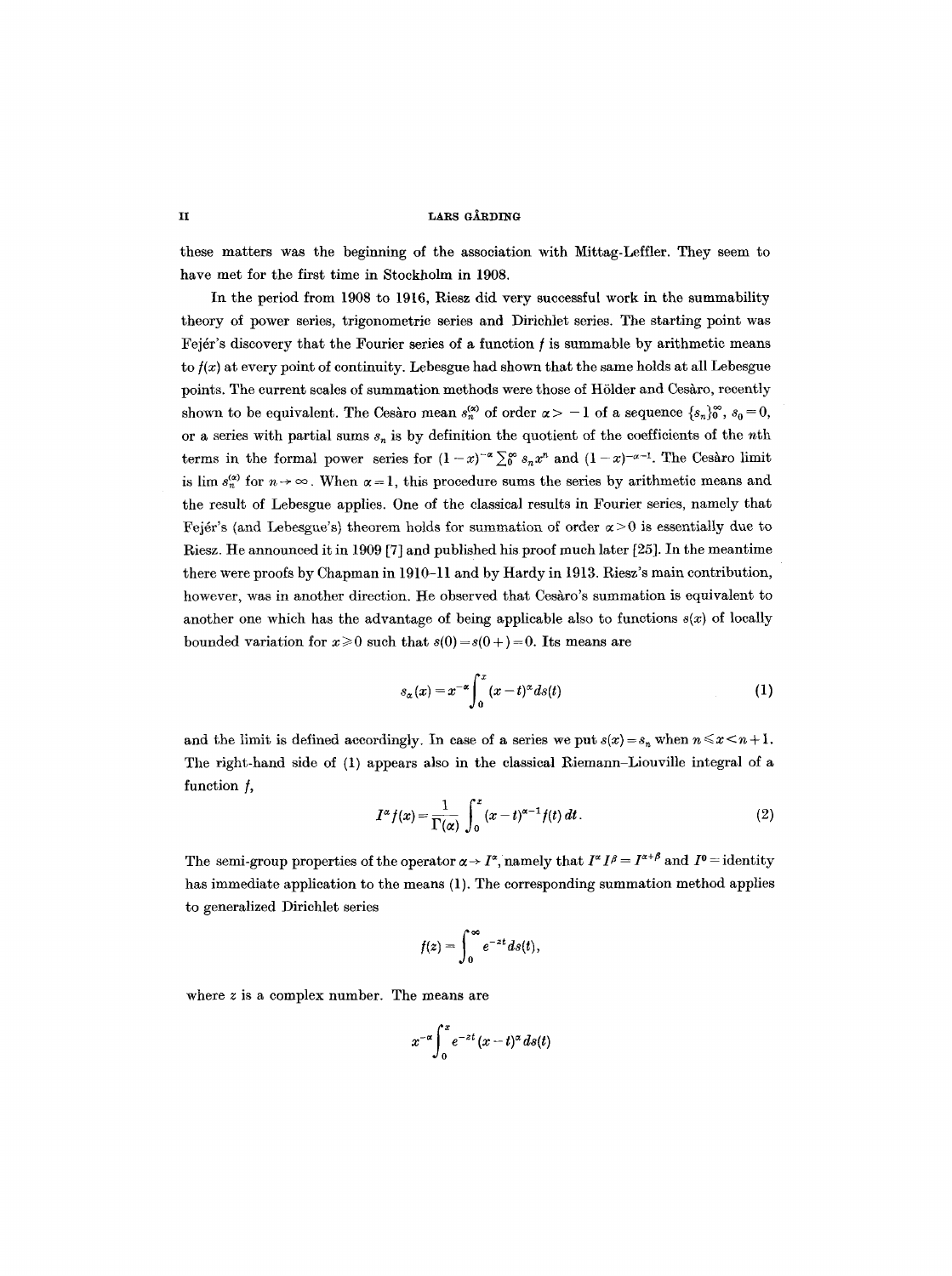#### MARCEL RIESZ IN MEMORIAM

and the  $\alpha$ -sum of  $f(z)$  is obtained by letting  $x \rightarrow \infty$ . These integrals were introduced by Riesz in 1909 [7] under the name of typical means. They had an instant success and led to a Cambridge Tract on Dirichlet series 1915 written jointly by Hardy and Riesz and reprinted in 1952.

Some ten years later, Riesz had established himself as an expert in the theory of trigonometric series and together with E. Hilb wrote the article Neuere Untersuchungen fiber trigonometrische Reihen in Encyklopädie der Mathematischen Wissenschaften. It would carry us too far to penetrate in detail Riesz's contributions to this intricate and much studied subject, but at least three more things stand out. His interpolation formula [14] for trigonometric polynomials has a permanent place in interpolation theory and provides simple proofs of, e.g., the well-known inequalities of Bernstein and Markoff with the best constants. One recurrent theme in Riesz's work is a theorem by Fatou that says that the powerseries of an analytic function converges at every point of the boundary of the circle of convergence where the function is regular and the coefficients of the series tend to zero. Riesz gave a beautiful proof [17] of this result that also showed that the convergence is locally uniform on every are of regularity. This proof is available in Landau's little booklet *Darstellung und Begriindung einiger neuerer Ergebnisse der Funktionentheorie.* Riesz also extended Fatou's theorem to Dirichlet series and to summability situations. His best known result in Fourier series, however, lies in another direction. Every trigonometric series with real coefficients can be written as

$$
u(e^{i\theta}) = \sum_{0}^{\infty} \text{Re } c_n e^{in\theta}.
$$
 (3)

Formally, this is the real part of the power series

$$
f(z) = \sum_{0}^{\infty} c_n z^n, \quad z = re^i
$$

$$
v(e^{i\theta}) = \sum_{n=1}^{\infty} \text{Im } c_n e^{in\theta}
$$

for  $r = 1$ . Its imaginary part

$$
v(e^{i\theta})=\sum_0^{\infty}\operatorname{Im}\,c_n\,e^{in\theta}
$$

is called the conjugate series to (3). By Parseval's formula

$$
\int_0^{2\pi} u(e^{i\theta})^2 d\theta = \pi \sum |c_n|^2 = \int_0^{2\pi} v(e^{i\theta})^2 d\theta, \tag{4}
$$

provided we normalize so that  $c_0 = 0$ . Hence  $u \rightarrow v$  is an isometry  $L^2 \rightarrow L^2$  where  $L^2$  refers to the interval  $0,2\pi$ . The connection between conjugate series was an early subject of study. In particular, as early as 1912, W. H. and G. C. Young had considered the question whether the map  $u \rightarrow v$  might be, if not an isometry, then at least a homeomorphism  $L^p \rightarrow L^p$ ,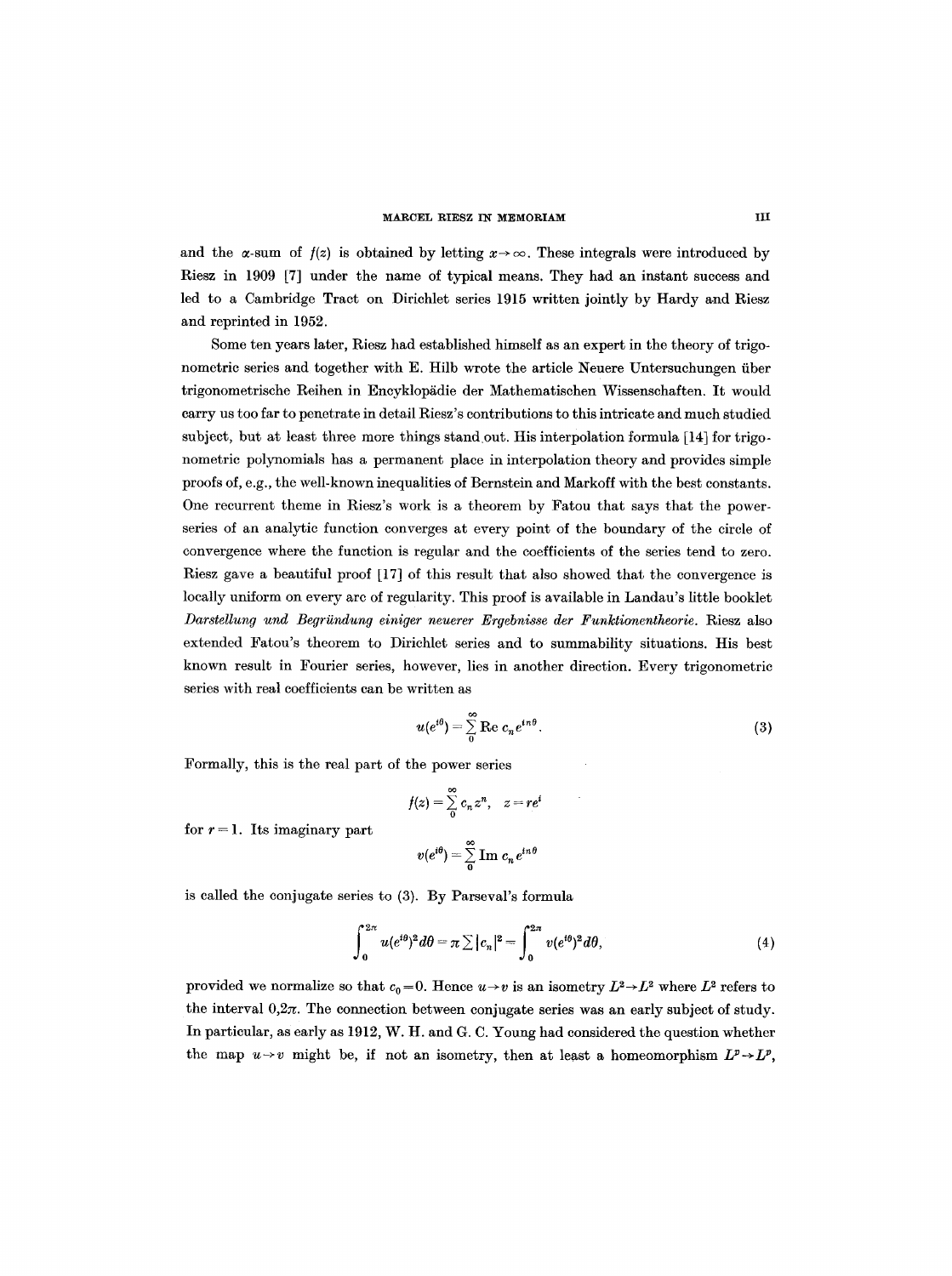IV LARS GÅRDING

 $1 < p < \infty$ , but they had some indirect evidence for a negative answer. Here was an outstanding unsolved problem and when Riesz wrote to Hardy in 1923 that he had found a proof (see  $[33]$ ), Hardy wrote back "some months ago you said 'j'ai démontré que 2 sér. trig. conjuguées sont toujours en même temps les séries de F de fonctions de la classe  $L^p(p > 1)...$ . *I want the proof.* Both I and my pupil Titchmarsh have tried in vain to prove it...". And in the next letter "Very many thanks--you supply all that is essential, I have sent on your letter to Titchmarsh. Most elegant and beautiful. Of course p. 2 is the real point. It is amazing that none of us should have seen it before (even for  $p = 4!$ )". What Hardy is refering to is Riesz's use of Cauchy's formula which gives  $\int_0^{2\pi} f(e^{i\theta})^p d\theta = 0$  when p is an integer. Taking the real part and putting  $p=2$  proves (4) while, if  $p=4$ ,

$$
\int_0^{2\pi} (u^4 - 6 u^2 v^2 + v^4) d\theta = 0.
$$

This identity and a moment's reflection show that  $\int_0^{2\pi} v^p d\theta \leq c_p \int_0^{2\pi} u^p d\theta$  when  $p = 4$  and, more generally, when  $p$  is an even integer. The remaining arguments of the proof were more technical but they eventually lead Riesz to a basic result in analysis, his convexity theorem [32]. It combines elementary form with great power and runs as follows: the logarithm of the maximum  $M_{\alpha\beta}$  of the absolute value of a bilinear form

$$
A=\sum_{j=1}^m\sum_{k=1}^n a_{jk}x_jy_k
$$

under the conditions

$$
\sum_{j=1}^m |x_j|^{1/\alpha} \leq 1, \quad \sum_{k=1}^n |y_k|^{1/\beta} \leq 1
$$

is a convex function of  $\alpha$ ,  $\beta$  in the triangle

$$
\alpha \leq 1, \beta \leq 1, \alpha + \beta \geq 1.
$$

A little later, Riesz's student Olof Thorin proved convexity when  $\alpha \geq 0$ ,  $\beta \geq 0$  provided the variables  $x$  and  $y$  are allowed to be complex. The convexity has many applications, one of them to Riesz's theorem about conjugate functions. Let  $c_p$  be the best constant in the inequality  $||v||_p \le c_p ||u||_p$  where  $||f||_p = (\int_0^{2\pi} |f(e^{i\theta})|^p d\theta)^{1/p}$ . Then, by Hölder's inequality,  $c_p$  is the supremum of the absolute value of the bilinear form  $A(u, w) = \int_0^{2\pi} u(e^{i\theta})w(e^{i\theta}) d\theta$  when  $||u||_p \leq 1$  and  $||w||_q \leq 1$  where  $p^{-1} + q^{-1} = 1$ . Further,  $c_p = c_q$ . Hence, since  $c_2 = 1$  and, by the argument given above,  $c_p < \infty$  when p is an even integer, it follows that  $c_p < \infty$  when  $1 < p < \infty$ . Riesz's convexity theorem has been the model for similar results, in recent times also for the theory of interpolation spaces.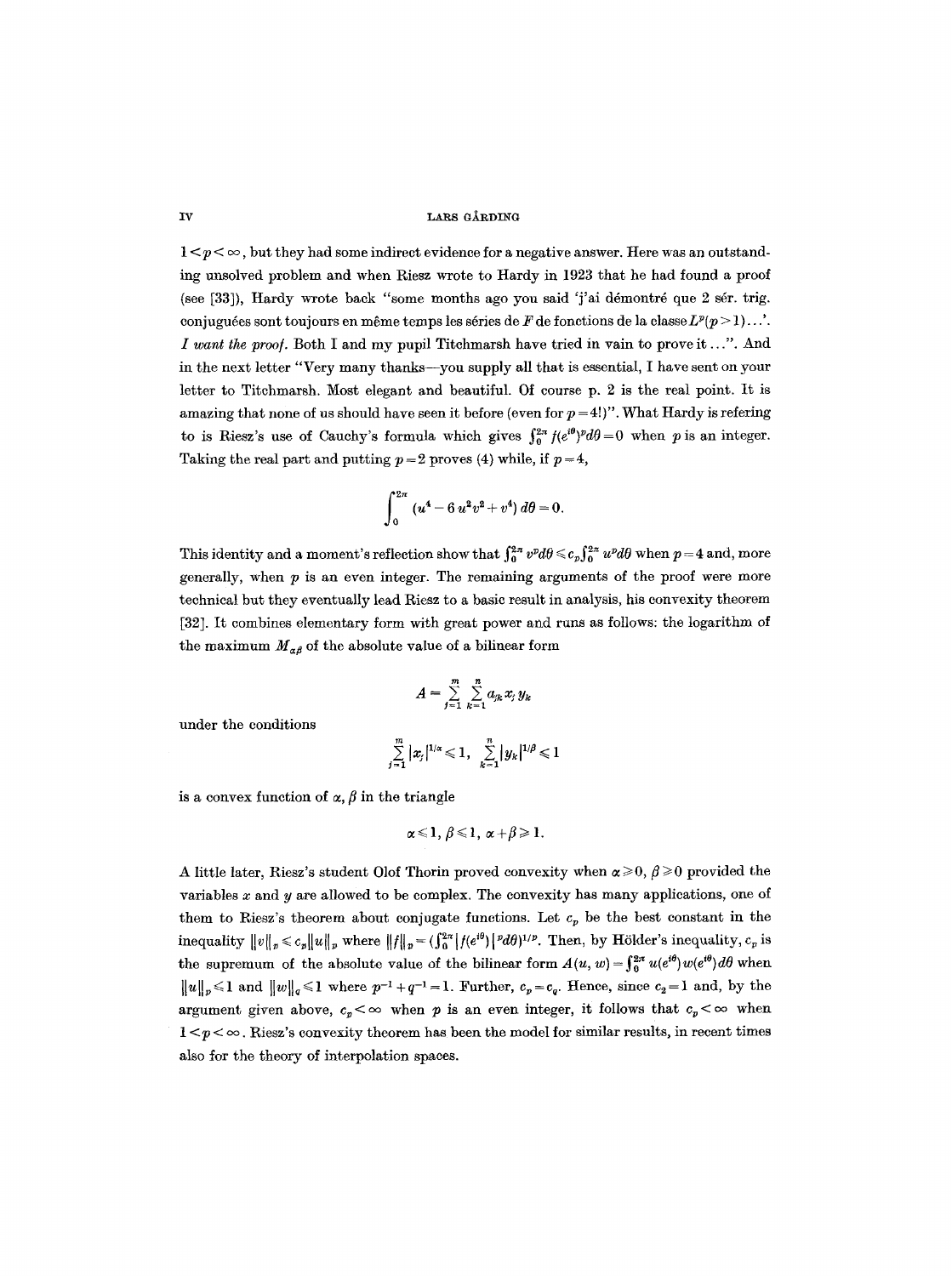#### MARCEL RIESZ IN MEMORIAM

Before Riesz moved to Lund he also worked with the moment problem ([24]), in particular the Hamburger moment problem: find a real measure  $d\mu \geqslant 0$  on the real line with given moments

$$
c_n=\int_{-\infty}^{+\infty}x^n d\mu(x).
$$

Hans Hamburger's almost complete analysis of this problem in 1920 attracted the attention of many mathematicians, among them Riesz and Torsten Carleman. Here Carleman, who could fit the problem into his theory of singular integral equations, was perhaps more successful. Riesz was prepared for the subject through his friend Erik Stridsberg who took a lively interest in Stieltjes's classical paper from 1894 about the moment problem on the half-axis  $x \ge 0$ .

The meat of the moment problem is the analysis of the set of solutions and the problem of uniqueness. Existence of a solution  $\mu$  is a relatively simple matter. It is obviously necessary that, for every real polynomial  $P$ ,

$$
P(x) = \sum a_n x^n \geqslant 0 \Rightarrow \sum a_n c_n \geqslant 0 \tag{5}
$$

and it is easy to see that this is equivalent to the condition that all the quadratic forms  $\sum_{i=0}^{n} C_{i+k} y_i y_k$  are  $\geq 0$ . To prove that (5) is also sufficient one extends the non-negative linear functional  $\varphi(P)=\sum a_nc_n$  from polynomials to the space of real continuous functions of at most polynomial growth. This procedure is now familiar to every student of analysis who knows the Hahn-Banach theorem, but it is interesting to note that Riesz used it in 1918 (see [24], the third note p. 2) in a lecture to the Stockholm Mathematical Society, well before Banach (1923, 1929) and Hahn (1926).

Riesz's work after he moved to Lund marks a break with the past. He acquired new interests, starting work in potential theory and wave propagation including Dirac's equation of the electron and relativity theory. He also took a continuing interest in elementary number theory. His most important contributions are in potential theory and wave propagation. In both cases he invented new multi-dimensional analogues of the Riemann-Liouville integral  $(2)$ . The one used in potential theory is the fractional potential of order  $\alpha$ of a mass distribution  $\hat{f}$ ,

$$
I^{\alpha}f(x) = H_m(\alpha)^{-1} \int |x-y|^{\alpha-m} f(y) dy.
$$
 (6)

Here  $|x-y|$  is the euclidean distance in  $R^m$ ,  $0 < \alpha < m$ , and

$$
H_m(\alpha) = \pi^{m/2} \Gamma\left(\frac{\alpha}{2}\right) / \Gamma\left(\frac{m-\alpha}{2}\right)
$$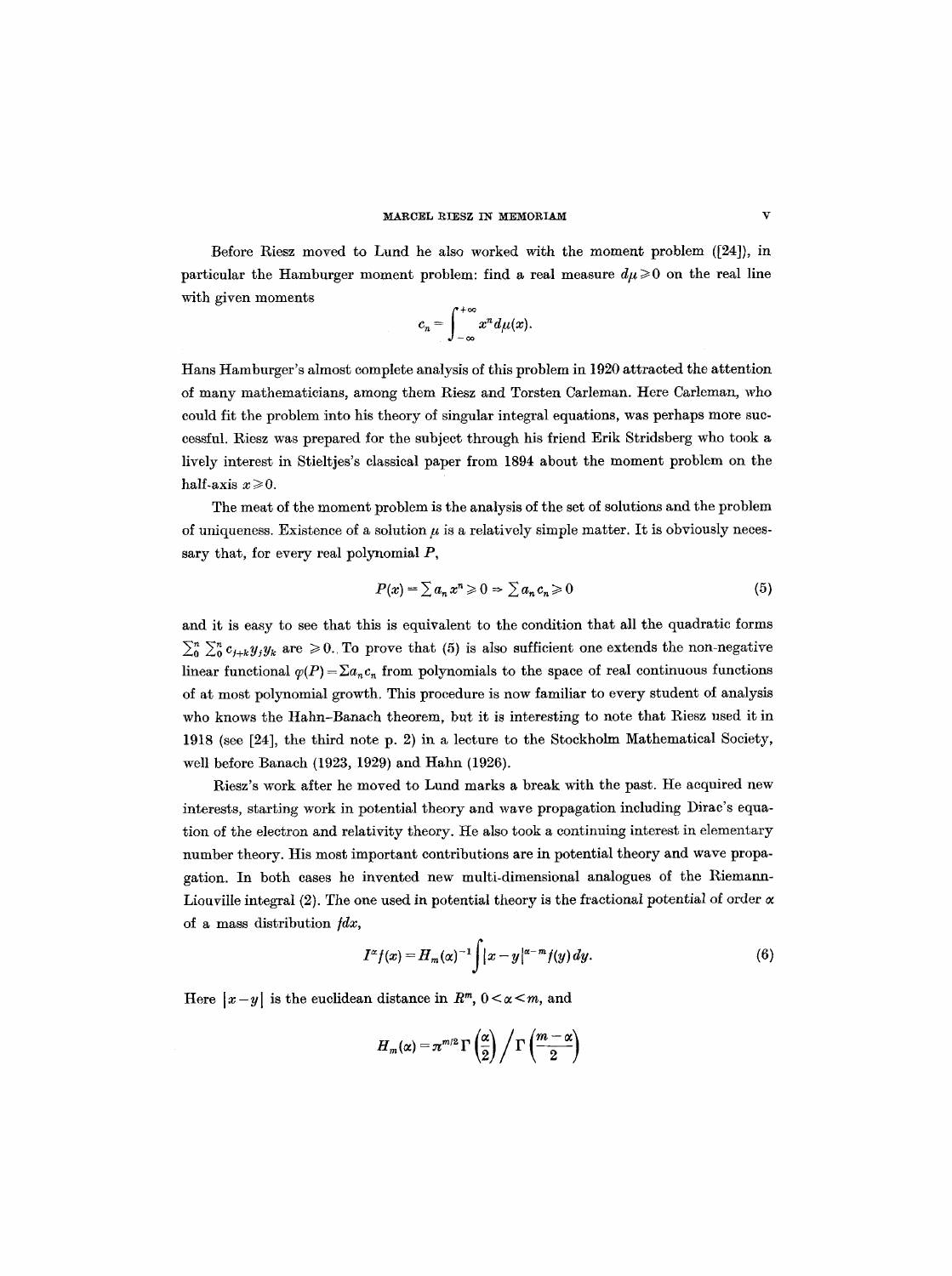is chosen so that  $I^{\alpha}I^{\beta} = I^{\alpha+\beta}$  when  $\alpha > 0$ ,  $\beta > 0$ ,  $\alpha + \beta < m$ . By a passage to the limit,  $I^0$  is the identity. In particular, if

$$
U^{\alpha} \mu(x) = H_m(\alpha)^{-1} \int |x-y|^{x-m} d\mu(x)
$$

is the  $\alpha$ -potential of a mass distribution  $\mu$  one has

$$
\int U^{\alpha} \mu(x) U^{\beta} \nu(x) dx = H_m(\alpha + \beta)^{-1} \int |x - y|^{\alpha + \beta - m} d\mu(x) d\nu(x)
$$

when  $\alpha > 0, \beta > 0, \alpha + \beta < m$ . Hence

$$
\int U^{\alpha} \mu(x) d\mu(x) = H_m(\alpha) \int (U^{\alpha/2} \mu(x))^2 dx \tag{6}
$$

is non-negative. When  $\alpha = 2 \le m$ , this represents the self-energy of the mass distribution  $\mu$ with respect to the Newtonian potential. In this case the equilibrium distribution  $\mu_F$  on a compact set  $\mathbf{F}$  had been characterized by Gauss as having minimal energy in the class of mass distributions  $\mu$  supported by F and having a given total mass. After his student Otto Frostman had put this principle on a strict basis, Riesz noted that the formula (6) indicates that the equilibrium distribution with respect to an  $\alpha$ -potential could be defined by this principle of Gauss. In the case  $0 < \alpha \leq 2$ , which is the condition for the kernel  $|x-y|^{x-m}$  to be subharmonic, this program met with complete success in Frostman's well-known thesis. The equilibrium distribution  $\mu_F$  exists, it is unique, its potential on F is essentially constant, there is a notion of  $\alpha$ -capacity and there are generalizations of the balayage process and Green's function. After Frostman, Riesz himself wrote on the subject [42]. Viewed in perspective, these contributions opened the way to the present-day variety of generalizations and refinements of classical potential theory.

At some points in his work on  $\alpha$ -potentials, Riesz uses the fact that if  $f$  is smooth enough, (6) is a regular analytic function of  $\alpha$  when  $c < \text{Re }\alpha < m$  with a given c and that  $\Delta I^{\alpha} = I^{\alpha-2}$  where  $\Delta = (\partial/\partial x_1)^2 + \ldots + (\partial/\partial x_m)^2$  is Laplace's operator. Analyticity properties became very important in the integral

$$
I^{\alpha}f(x) = H_m(\alpha)^{-1} \int_{x-c} r(x-y)^{\alpha-m} f(y) dy \qquad (7)
$$

associated with the wave operator

$$
\Delta = (\partial/\partial x_1)^2 - \ldots - (\partial/\partial x_m)^2.
$$

Here  $r^2(x)=x_1^2-\ldots-x_m^2$  is the square of the Lorentz distance and  $C: r^2(x)\geq 0$ ,  $x_1>0$  is the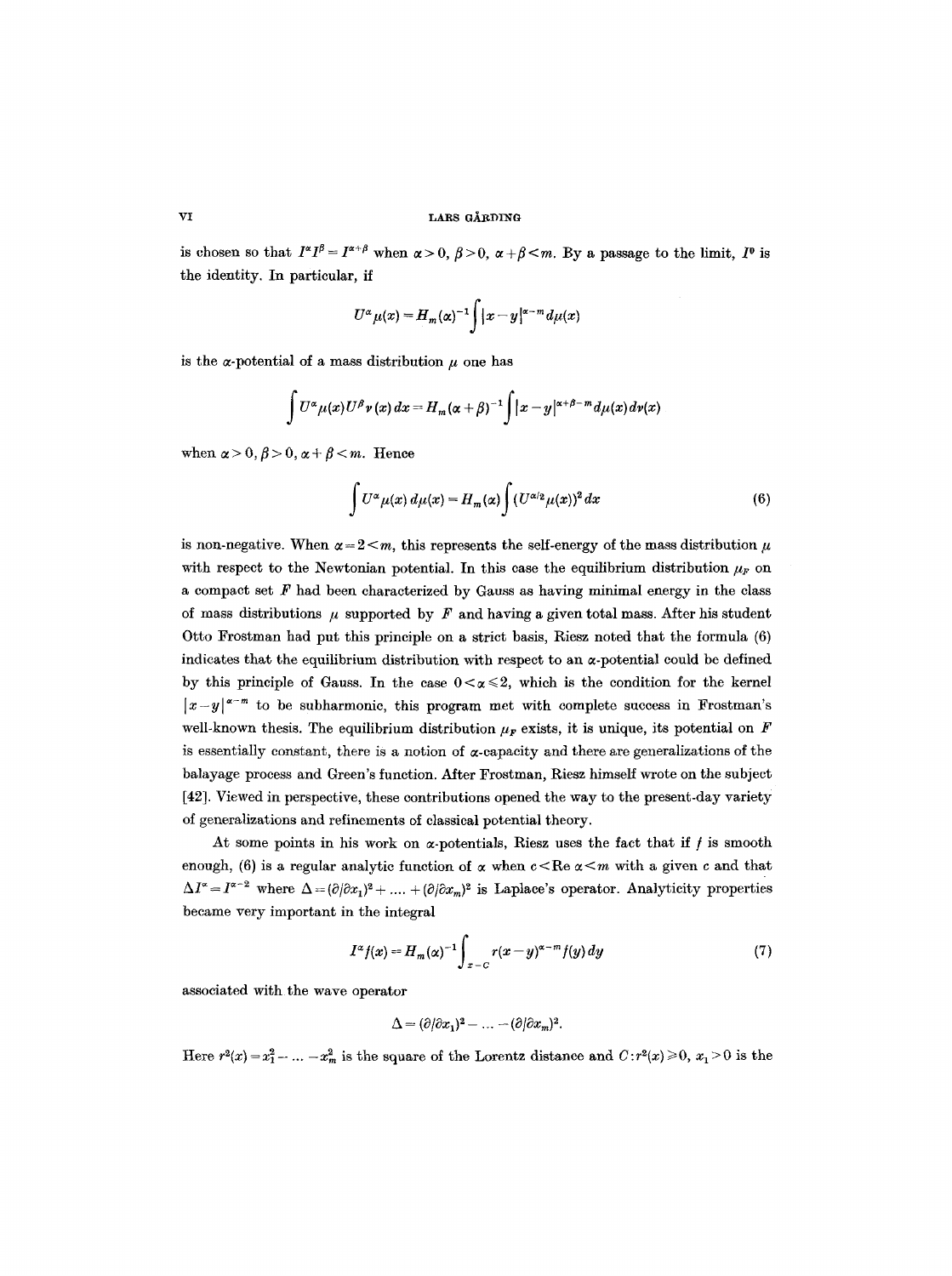#### MARCEL RIESZ IN MEMORIAM VII

forward light-cone so that  $x - C$  is the retrograde light-cone with its vertex at x. Finally,

$$
H_m(\alpha) = \pi^{(m-2)/2} 2^{\alpha-1} \Gamma\left(\frac{\alpha}{2}\right) \Gamma\left(\frac{\alpha+2-m}{2}\right). \tag{8}
$$

Clearly, (7) is an analytic function of  $\alpha$  when the integral converges, i.e. when Re  $\alpha > m - 2$ . The factor  $H_m$  is chosen so that

$$
\Delta I^{\alpha} = I^{\alpha-2}, I^{\alpha} I^{\beta} = I^{\alpha+\beta} \tag{9}
$$

for large  $\alpha$  and  $\beta$ . The main point is now that, if f is smooth enough, the right side of (7) is analytic in the halfplane Re  $\alpha > -c$  with any given c, that (9) holds under corresponding circumstances and that  $I^0 = 1$ . The real explanation for this is perhaps the following. Let f have compact support and let

$$
F(\xi+i\eta)=\int e^{-x(\xi+i\eta)}f(x)\,dx
$$

be the Fourier-Laplace transform of  $f$ . Then

$$
I^{\alpha}f(x)=(2\pi)^{-m}\int e^{x(\xi+i\eta)} r(\xi+i\eta)^{-\alpha} F(\xi+i\eta) d\eta,
$$

where the integral is independent of the choice of  $\zeta \in C$  and the right side is indeed entire analytic in  $\alpha$  when f is infinitely differentiable. Although Riesz was conscious of this, he always preferred direct proofs avoiding the use of the Fourier-Laplace transform. In his last published paper [59] he gives a variant of an earlier direct proof that  $I^0$  is the identity. This point of view is connected with his intense interest in special relativity and questions of invariance under the Lorentz group.

It is probable that Riesz conceived the integral (7) during a series of seminars in the beginning of the thirties conducted by his colleague Nils Zeilon. The subject was Hadamard's theory of finite parts of integrals as exposed in his well-known book on the Cauchy problem. Hadamard gives explicit formulas for the solution of Cauchy's problem with data on a space-like surface for the wave equation with variable coefficients. In 1938 Riesz was ready with a beautiful variant of these formulas based on an operation  $I^{\alpha}$  analogous to (7) and with similar properties relative to the wave operator with variable coefficients. He published an account in a note added to a lecture [43] given a year earlier where he treats the case of constant coefficients. In the lecture he remarked among other things that the fact that  $1/H_m(2)=0$  when  $m > 2$  is even reflects Huygens' principle and he finished by giving an invariant formula for the solution of Cauchy's problem when  $m = 4$  and analyzing it geometrically. In the fifties, during his stay in the United States, Riesz devoted much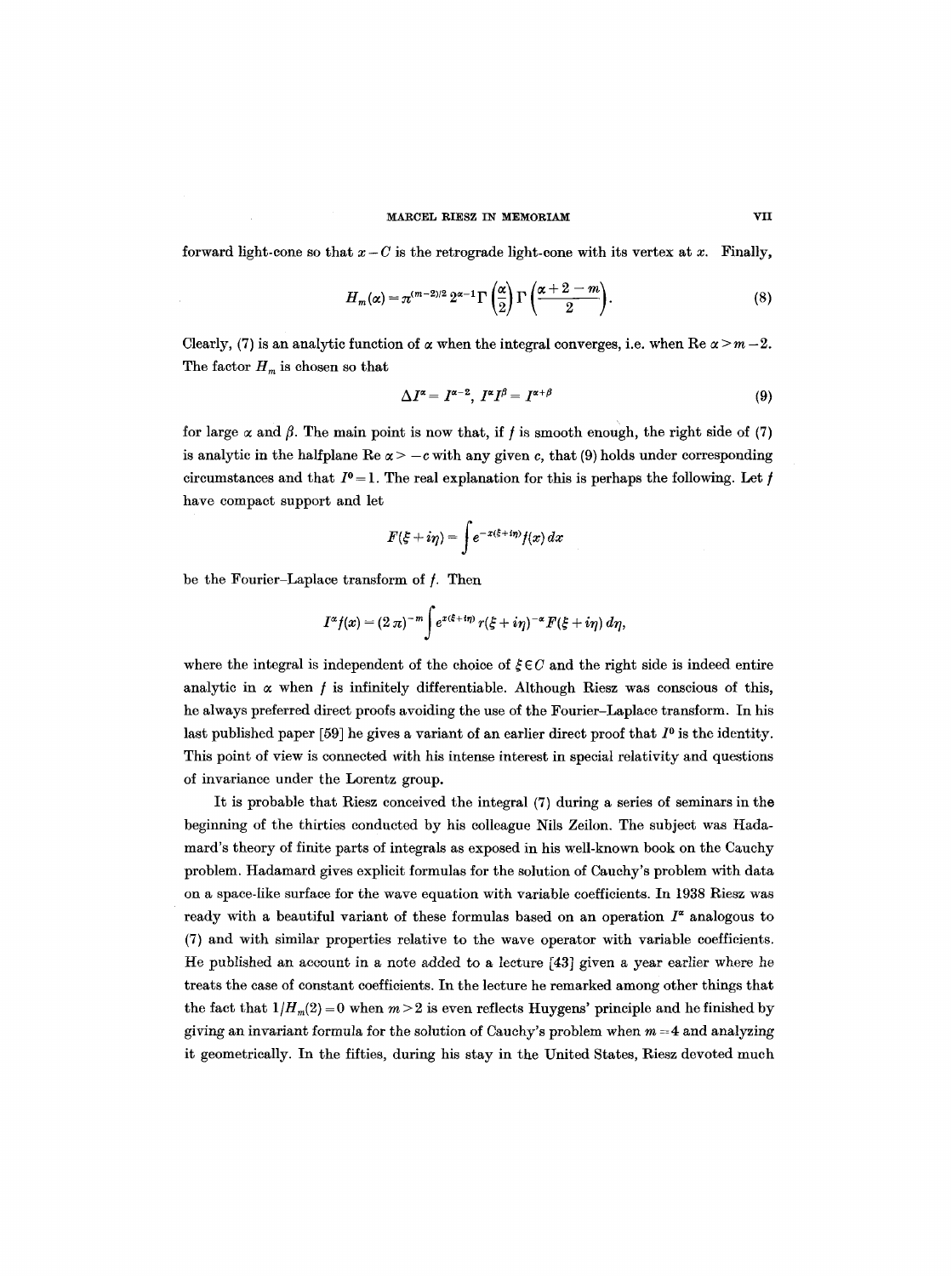#### VIII LARS GÅRDING

thought to this formula and extended it to characteristic surfaces in an intriguing paper [55].

The short paper [43] contains the main body of Riesz's work on the wave equation and it still makes impressive reading. The detailed account came in 1949 in a massive paper [47] in the Acta Mathematica. Considering that Riesz was a natural perfectionist and, in his later years, a slow worker, this paper is the result of an enormous effort on his part. It was made possible only through collaboration with his friend K. G. Hagstroem who graciously offered his hospitality and his services as a secretary during many summers in the forties.

Riesz's work on the wave equation did not contribute to the existence theory of Cauchy's problem and one of its main goals, the proper interpretation of divergent integrals, has since been attained in a much larger framework through Laurent Schwartz's theory of distributions. But the method of analytical continuation which makes sense also in this theory, is a lasting contribution.

Around 1930, the teaching of quantum mechanics and relativity theory became a necessity at every self-respecting university, but at the time not many physicists had the mathematical training necessary for these subjects. For many years Riesz lectured periodically on tensors and matrices to a motley crew of physicists and mathematicians. He also started research of his own and published his first paper in relativistic quantum theory in 1946. His main interest was the Dirac equation and the Clifford algebra. In [53] he introduced what amounts to a Clifford structure on a Lorentz manifold. Riesz also applied his work on the wave equation to the classical relativistic theory of the electron [49, 50]. The popular lecture [44] on the models of non-euclidean geometry, a masterpiece in its kind, is a byproduct of his interest in the geometry of relativity.

Riesz wrote clearly and well and paid much attention to form. His favourite language was French and his style, steeped in the classical tradition, sometimes borders on the precious. Mathematical research always involves competition for fame and a place in the hierarchy, but he made it seem a gentleman's game. He was of course no stranger to ambition and had to assert himself both in Sweden and in the cosmopolitan world he came from. He admired his illustrious brother Frederick and they had cordial relations. They wrote one paper [22] together, but otherwise there is a clear distance in content between their work, perhaps a result of a conscious effort on Marcel's part. Seen together they had much physical resemblance but very different temperaments, Frederick calm with great poise and Marcel quick and restless in comparison. Marcel Riesz knew an astonishing number of mathematicians and over the years made and kept many friends among them.

Mittag-Leffler had made Stockholms Högskola a center of mathematical research. It had a peak of activity before and around the turn of the century and its other mathe-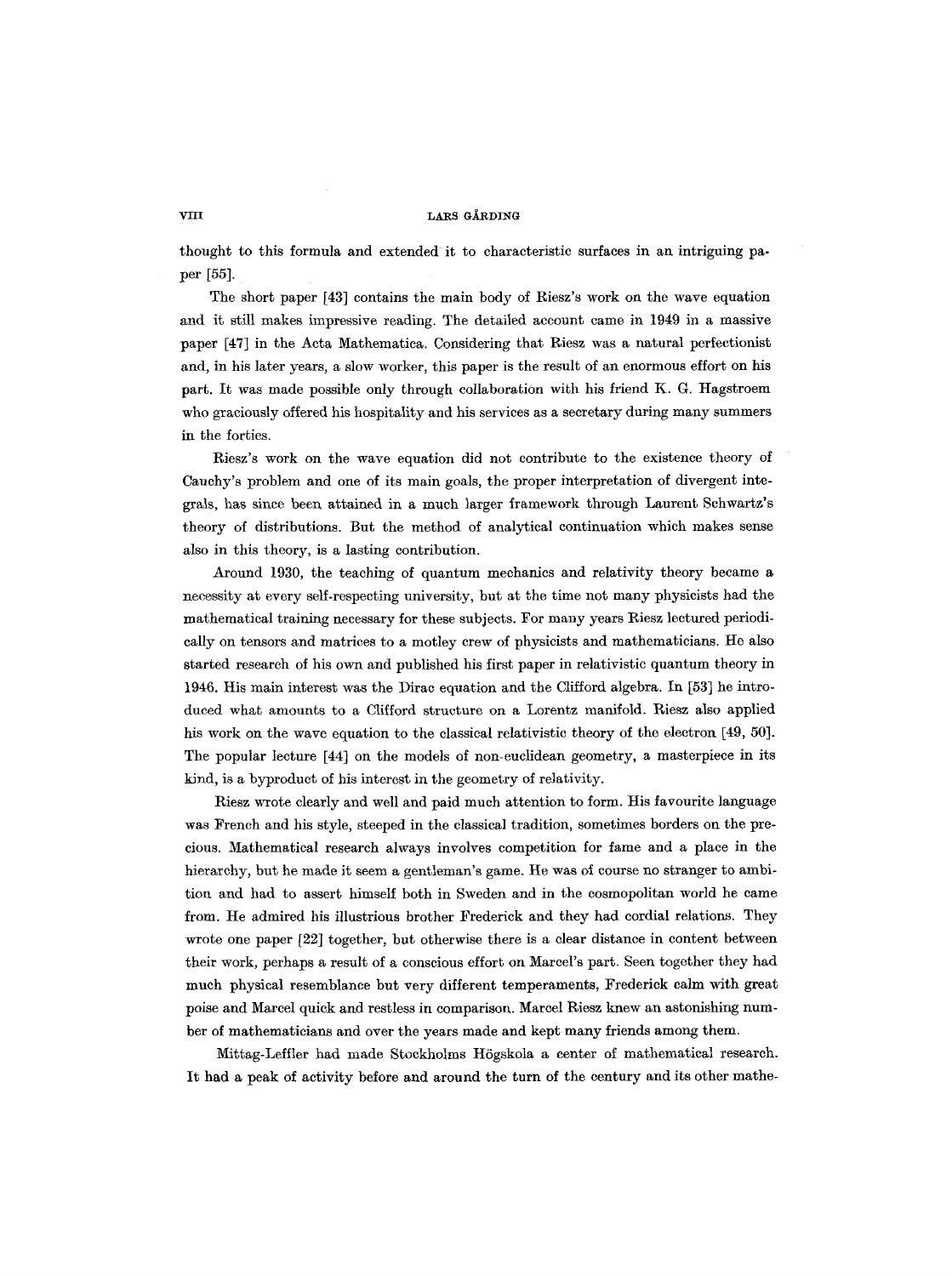#### **MARCEL RIESZ IN MEMORIAM** IX

maticians, Bendixson, yon Koch and Fredholm were famous names. Some ten years later, however, their scientific activity was on the wane for various reasons. Riesz filled a mathematical vacuum. He learnt Swedish quickly and he was very active in the local mathematical society where he soon became the dominating figure. He was lively, accessible, an enthusiastic teacher and a good lecturer with a thorough knowledge of his field. His charming expository lecture [15] from 1913, written in Swedish, has a distinct personal touch reflecting these qualities. In 1923, Riesz lost a competition for a chair in Lund to Carleman. Shortly afterwards yon Koch died and Bendixson, Fredholm and Phragmén made a move to appoint Riesz as yon Koch's successor. The move failed and the call went to Carleman. Shortly afterwards, Riesz got a position in Lund. At least in the beginning, he must have felt his stay in Lund as an exile. He had been very successful in Stockholm where, among others, Harald Cramér and Einar Hille had been his personal students.

Lund did not have much of a mathematical tradition but Riesz's arrival meant a change of atmosphere. He was now an international star, active with his own research and he also had the time and incentive to broaden his interests. Frostman's thesis was a success and there were others after him. Lars Hörmander was one of Riesz's last personal students in Sweden. Riesz's work on fractional potentials was the origin of the contributions from Lund to the theory of partial differential operators.

I met Marcel Riesz in 1937, my first year at the university. He then had a small circle of graduate students. Each one got personal attention. Riesz loved to talk about mathematics and he appreciated having listeners. He could go on for hours and when he was in good form, his grip on the listener never slackened. Riesz lived alone and these personal lectures took place sometimes in his home, sometimes in his favourite café and sometimes over the telphone. The subjects were mostly those that occupied him at the time, fractional potentials, relativity theory and the Clifford algebra. He was not inclined to give away thesis subjects, but if somebody had a promising idea he was a very stimulating partner and spared no effort. He worked constantly, often at late hours and periodically with great intensity. These habits did not change much with advancing age and eventually took their toll. After about ten years in the United States he had a breakdown that forced him to return to Sweden and begin a more sedate life.

Although Riesz's interest in administrative matters was strictly limited to those concerning his own subject, he had great influence in the faculty merely by his good sense, his wit and his charm. He was a shrewd judge of personalities and human affairs and had an uncanny knack for the right word at the right moment. His memory was extraordinary and he was a fascinating teller of stories. Unfortunately he never wrote his memoirs. He had a long and active life and bore the burden of his last illness with great courage.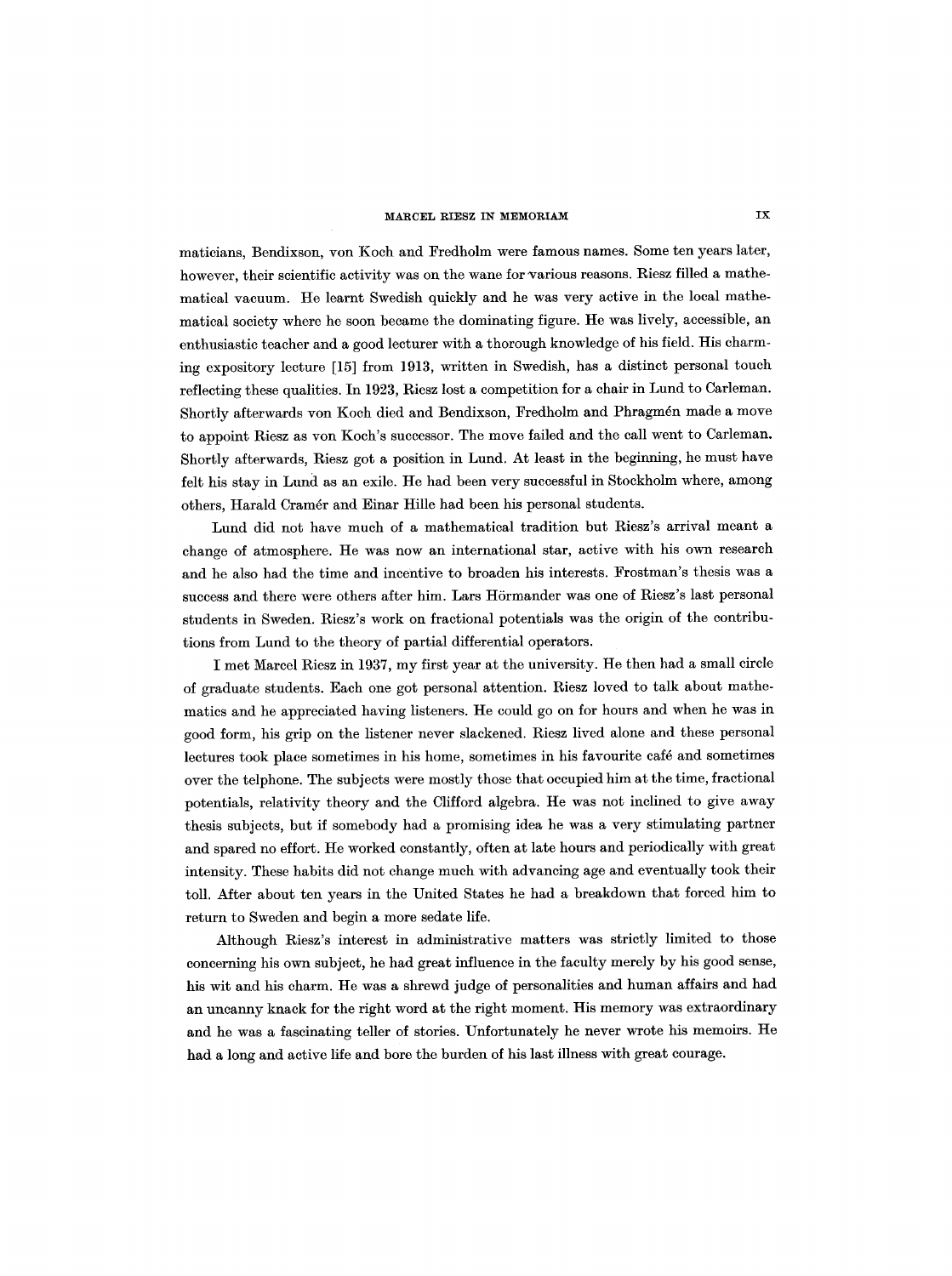#### **x** LARS GÅRDING

### **Bibliography**

#### The works of Marcel Riesz in chronological order.

- [t]. Representation of the analytical continuation of a given powerseries I, II (Hungarian). *Math. ds Phys. Lapok,* XVI (1906), 1-25, 96-108.
- [2]. *Summierbare trigonometrische Reihen und Potenzreihen* (Hungarian). Thesis, Budapest, 1908.
- [3]. The summability of a power series on the boundary of the circle of convergence (Hungarian). *Hung. Acad. Sc. Math. és Természettud. értisitő* (1908).
- [4]. Sur les séries trigonometriques. *C. R. Paris*, 145 (1907).
- [5]. Sur les séries de Dirichlet. *Ibid.*, 148 (1908).
- [6]. Sur la sommation des séries de Dirichlet. *Ibid.*, 149 (1909).
- [7]. Sur les séries de Dirichlet et les séries entières. *Ibid.*, 149 (1909).
- [8]. Sur un problème d'Abel. *Rend. Circ. Mat. Pal.*, 30 (1910), 339-348.
- [9]. Une méthode de sommation équivalente à la méthode des moyennes arithmétiques. *C. R. Paris,* 152 (1911).
- [10]. Uber einen Satz des Hcrrn Fatou. *J. ]. Math.,* 140 (1911), 89-99.
- [11]. ~ber summierbare trigonometrische Reihen. *Math. Ann.* 71 (1911) 54-75.
- [12]. Sur la repr6sentation analytique des fonctions d6finies par des s6ries de Dirichlet. *Acta Math.,* 35 (1911), 253-270.
- [13]. Formule d'interpolation pour la d6riv6e d'un polynome trigonom6trique. *C. R. Paris,* 158 (1914).
- [14]. Eine trigonometrische Interpolationsformel und einige Ungleichungen ffir Polynome. *Jahresber. Deutsch. Math. Ver.,* 23 (1914), 253-270.
- [15]. A survey of the theory of trigonometric series (Swedish). *3 Skand. Mat. Kongr.* 1913. Printed 1915, 107-127.
- [16]. with G. H. HARDY. *The General Theory of Dirichlet's Series*. Camb. Tracts in Math., 18 (1915), 1-78. Reprinted 1952.
- [17]. Neuer Beweis des Fatouschen Satzes. *G6tt. Nachr.,* (1916). 4 pp.
- [18]. Sätze über Potenzreihen. Ark. Mat. Fys. Astr., 11, no. 12 (1916), 1-16.
- [19]. Sur l'hypothèse de Riemann. *Acta Math.*, 40 (1916), 185-190.
- [20]. Uber einen Satz des Herrn Serge Bernstein. *Acta Math.,* 40 (1916), 337-347.
- [21]. Ein Konvergenzsatz ffir Diriehletsche Reihen. *Acta Math.,* 40 (1916), 349-361.
- [22]. with F. RIESZ. Uber die Randwerte einer analytischen Funktion. *4. congr, des math. scand.*  Stockholm 1916 (1920), 27-44.
- [23]. Sur le principe de Phragm6n-Lindel6f. *Proc. Camb. Phil. Soc.,* 20 {1920), 205-207, 21 (1921), 6.
- [24]. Sur le problème des moments. Première Note. Ark. Mat. Fys. Astr., 16, no. 12 (1921), 1-23. Deuxième Note, *ibid.*, 16, no. 19 (1922) 1-21. Troisième Note, *ibid.*, 17, no. 16 (1923), 1-52.
- [25]. Sur la sommation des séries de Fourier. Acta Szeged sect. math., 1 (1923), 104-113.
- [26]. Sur un théorème de la moyenne et ses applications. *Ibid.*, 1 (1923), 114-126.
- [27]. Sur le problème des moments et le théorème de Parseval correspondent. *Ibid.*, 1 (1923), 209-225.
- [28]. Sur l'dquivalence de certaines m6thodes de sommation. *Proc. London Math. Soc.,* (2) 22 (1924), 51-64.
- [29]. Sur les fonctions conjugu6es et les s6ries de Fourier. *C. R. Paris,* 178 (1924).
- [30]. ~ber die Summierbarkeit durch typische Mittel. *Aeta Szeged sect. math.,* 2 (1924), 51-64.
- [31]. with E. HrLB. Neuerc Untersuchungen fiber trigonometrische Reihen. *Enc. d. Math. Wiss.,*  II C 10 (1924), 1189-1228.